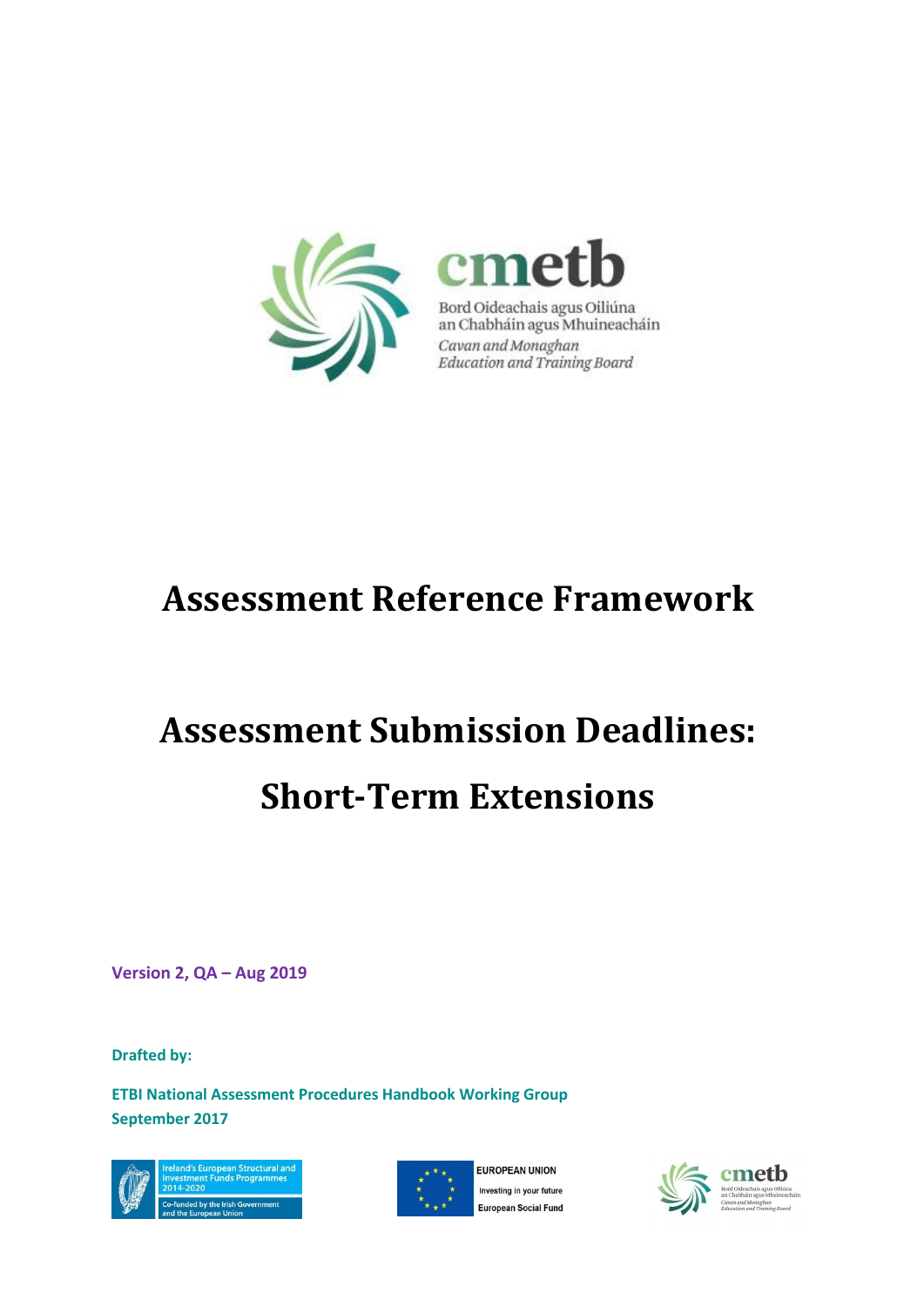## **Table of Contents**

| 1.   |                                                                                                      |  |
|------|------------------------------------------------------------------------------------------------------|--|
| 2.   |                                                                                                      |  |
| 2.1. |                                                                                                      |  |
| 2.2. |                                                                                                      |  |
| 2.3. |                                                                                                      |  |
| 2.4. |                                                                                                      |  |
| 3.   |                                                                                                      |  |
| 3.1. |                                                                                                      |  |
| 3.2. |                                                                                                      |  |
| 3.3. |                                                                                                      |  |
| 4.   |                                                                                                      |  |
| 4.1. | SUBMISSION OF LEARNER ASSESSMENT EVIDENCE WITH A SPECIFIC ASSESSMENT DEADLINE (E.G. PROJECT, LEARNER |  |
|      |                                                                                                      |  |
| 4.2. |                                                                                                      |  |
| 5.   |                                                                                                      |  |
| 5.1. |                                                                                                      |  |
| 6.   |                                                                                                      |  |
|      |                                                                                                      |  |
|      |                                                                                                      |  |

## <span id="page-1-0"></span>**List of Figures**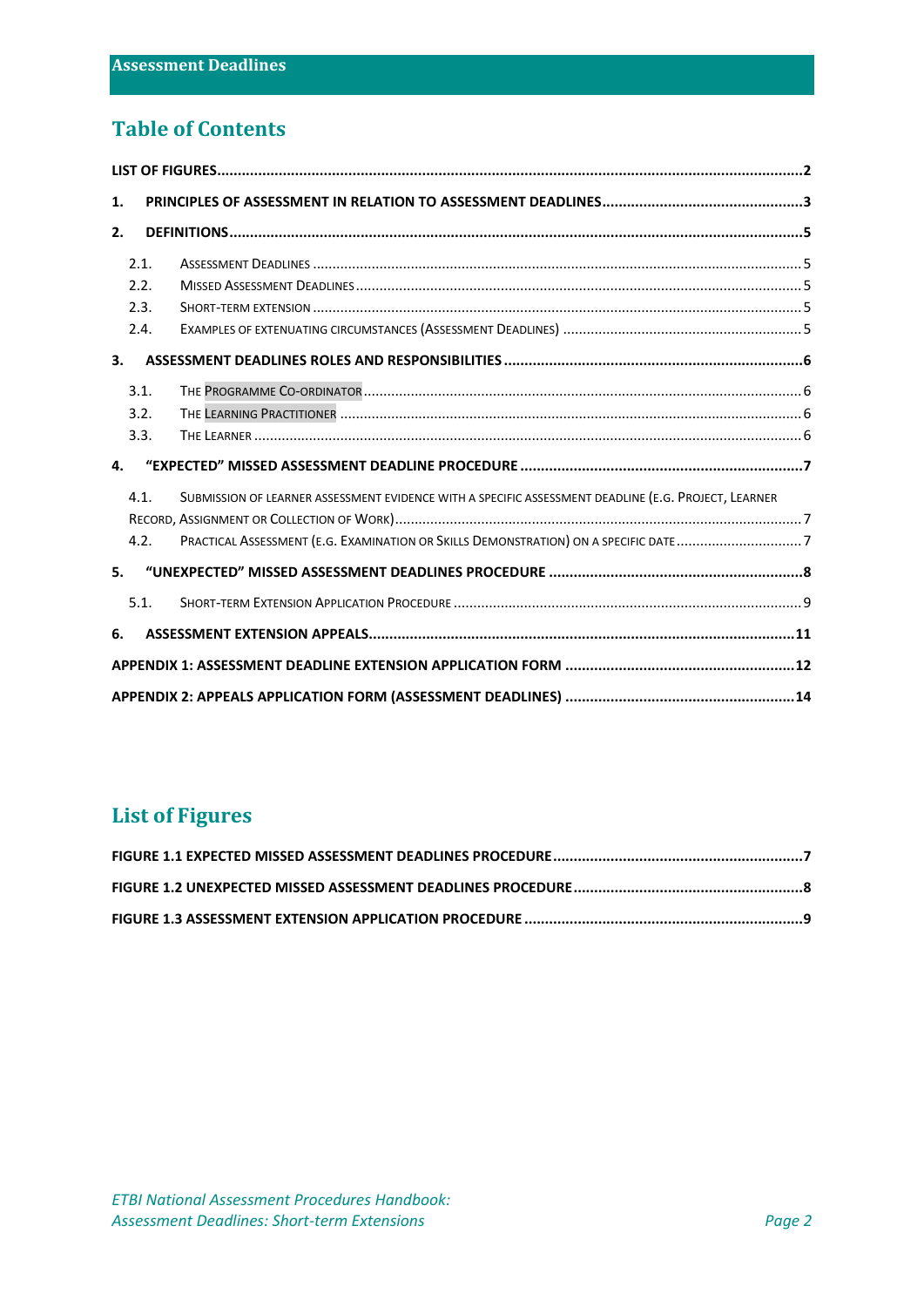## <span id="page-2-0"></span>**1. Principles of Assessment in relation to Assessment Deadlines: Short Term Extension**

Assessment is underpinned by the **principles of assessment** including the *fair* principle (equal opportunity for all learners) and *consistent* principle (consistency in approach to assessment across ETBs, programmes and modules). Assessment deadlines are dates that are planned in advance of assessment and should be adhered to. In order to ensure the fair and consistent assessment of learners, the following procedures should be followed in relation to the deadlines for submission of learner evidence. The provider's Quality Assurance System overarches these principles and ensures learner achievement is assessed in a fair and consistent way in line with the national standards for the award.

Quality assured assessment ensures that, in criterion referenced assessment, "learners are assessed and the assessment judgement is made based on whether the learner has reached the required national standards of knowledge, skill and competence for the award" (QQI, 2013, P5). Central to quality assured assessment is the assumption that learners are assessed in a fair and consistent manner in line with the award standard. Quality assured assessment ensures adherence to the principles of assessment.

In order to ensure *fairness* and *consistency* across all assessment activities, learners may be granted an extension to an assessment deadline under **extenuating circumstances**. In these circumstances, the learner must not be unfairly disadvantaged as a result of extenuating circumstances. Furthermore, the learner must not gain significant advantage when compared with other learners.

The following sets forth the principles of assessment which apply to this document: these principles are based on the QQI (2013) principles for assessment.

1. Validity

Validity is a fundamental assessment principle ensuring that an assessment measures what it is designed to measure: the relevant standard of knowledge, skill or competence required for an award should be assessed.

Validity in assessment occurs when:

- Assessment is fit for purpose (i.e. a practical assessment assesses a practical skill)
- Learners can produce evidence which can be measured against the award standard
- Assessors can make accurate assessment decisions
- Assessment is accessible to all candidates who are potentially able to achieve it
- 2. Reliability

Reliability in assessment ensures that assessment measurement is accurate: the knowledge, skills and competence which the assessment measures should produce reliable and accurate results. Reliability in assessment ensures that results are consistent under similar conditions.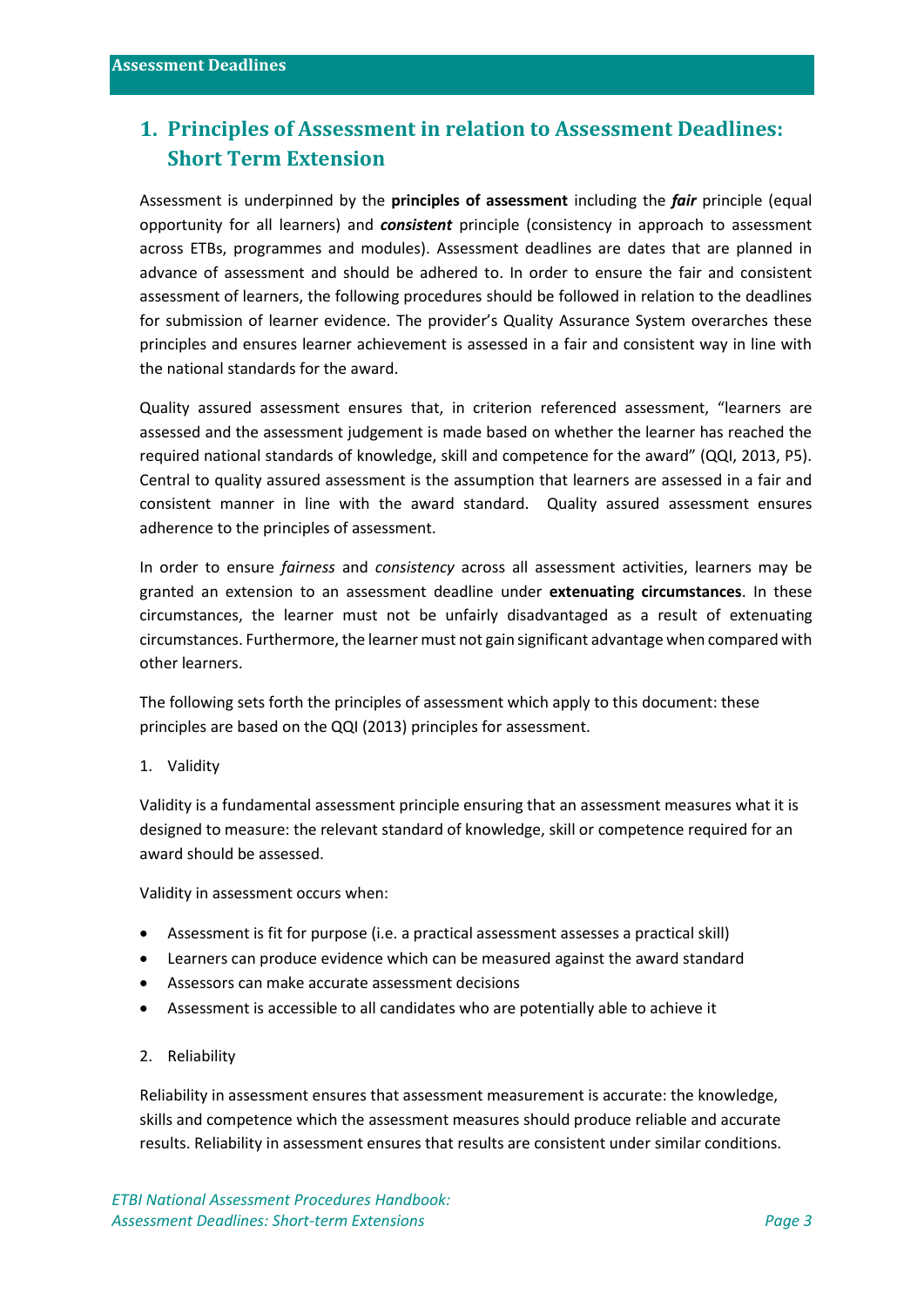Reliability in assessment occurs when:

- The assessment is based on valid assessment techniques
- Assessment conditions are consistent
- Learner evidence is reliable
- Results are consistent across various assessors, contexts, conditions and learners over time.

#### 3. Fair

Fairness in assessment supports the validity and reliability principles and provides equal opportunity to all learners. Fairness in assessment ensures: learners have access to appropriate resources/equipment in assessment; assessment design and implementation are fair to all learners; and policies and procedures exist to ensure fair assessment of learners.

4. Quality

Quality in assessment ensures that all assessment processes are quality assured.

5. Transparency

Transparency in assessment ensures that assessment policy and procedures provide clarity to all relevant stakeholders.

Based on QQI Principles for Assessment (QQI, 2013)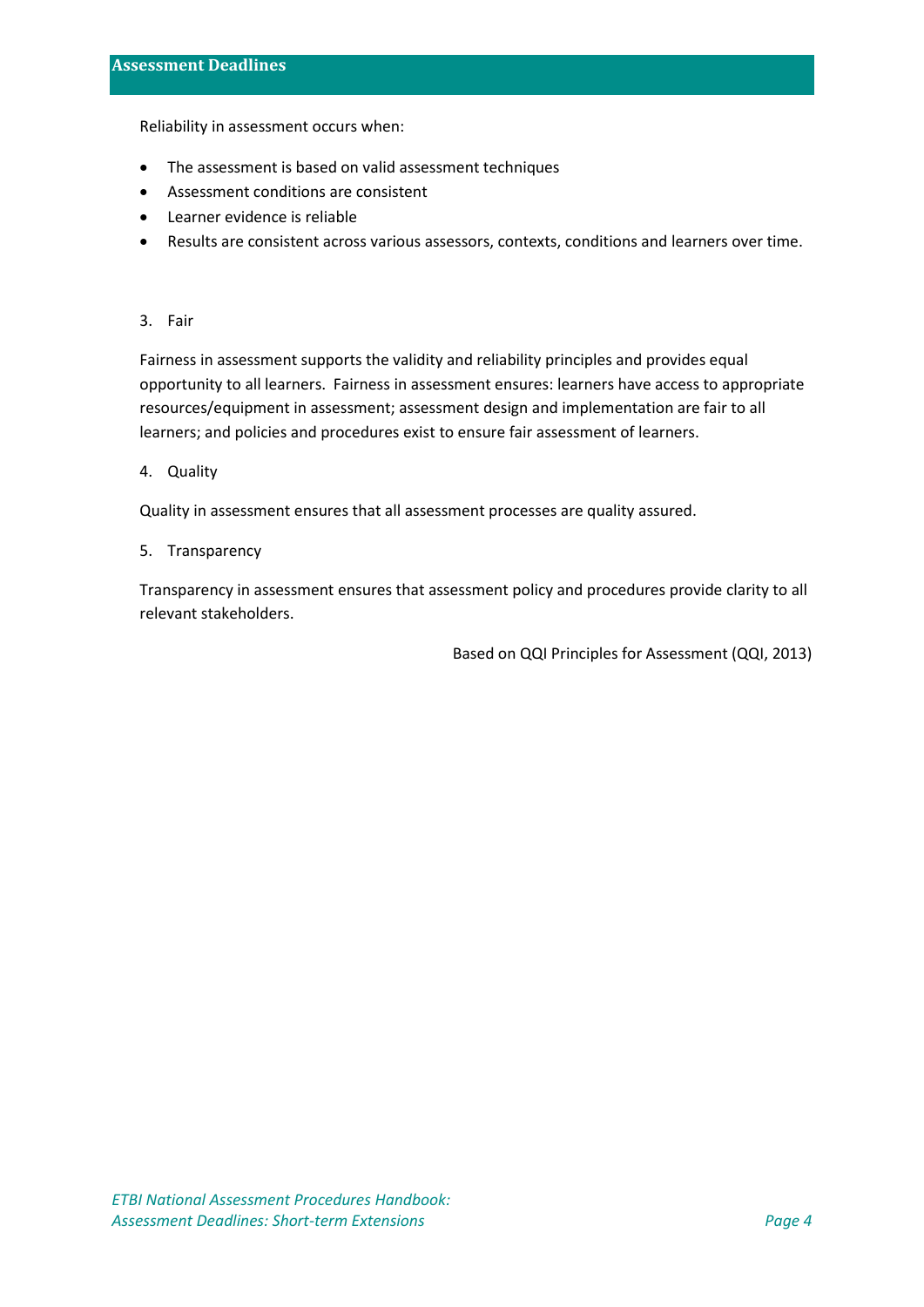#### <span id="page-4-0"></span>**2. Definitions**

#### <span id="page-4-1"></span>**2.1 Assessment Deadlines**

Assessment deadlines are planned in advance of assessment and adhere to the assessment plan for the programme or module. Learners MUST be made aware of assessment deadlines including submission dates for assessment evidence and dates of practical assessments (e.g. examination, skills demonstration, etc.) prior to, or as soon as is feasibly possible, in the programme or module (e.g. assessment plan, notice boards, etc.). These assessment deadlines should allow the learner adequate time in which to fully complete the assessment tasks.

#### <span id="page-4-2"></span>**2.2 Missed Assessment Deadlines**

The term missed assessment deadlines refers to:

• Failure to submit assessment evidence on or in advance of agreed assessment deadline, and/or

• Failure to attend a practical assessment (e.g. Examination, Skills Demonstration, etc.). Missed Assessment Deadlines can be categorised as "Expected" (see Section 4) or "Unexpected" (see Section 5).

#### <span id="page-4-3"></span>**2.3Short-term extension**

The term short-term extension refers to a **defined** timeframe which an assessment deadline will be extended for in the case of extenuating circumstances (see 2.4). The recommended maximum acceptable extension is two (2) working days. If the circumstances are expected to extend beyond a short-term extension, the procedures for *Assessment Deadlines: Compassionate Consideration in Extenuating Circumstances* should be followed.

#### <span id="page-4-4"></span>**2.4Examples of extenuating circumstances (Short-term extension)**

Extenuating circumstances are situations or events which unexpectedly interfere with a learner's ability to complete or sit an element of assessment. Extenuating circumstances which **may** be considered include, but are not limited to:

- Personal illness (with medical certificate)
- Illness/care of child or dependent relative (with medical certificate)
- Extreme bad weather
- Other extenuating circumstances may be considered under Compassionate Consideration application, see *Assessment Deadlines: Compassionate Consideration in Extenuating Circumstances* procedure

**Relevant evidence/documentation from a qualified professional practitioner (e.g. medical practitioner) should support an application (but will not guarantee an assessment extension).**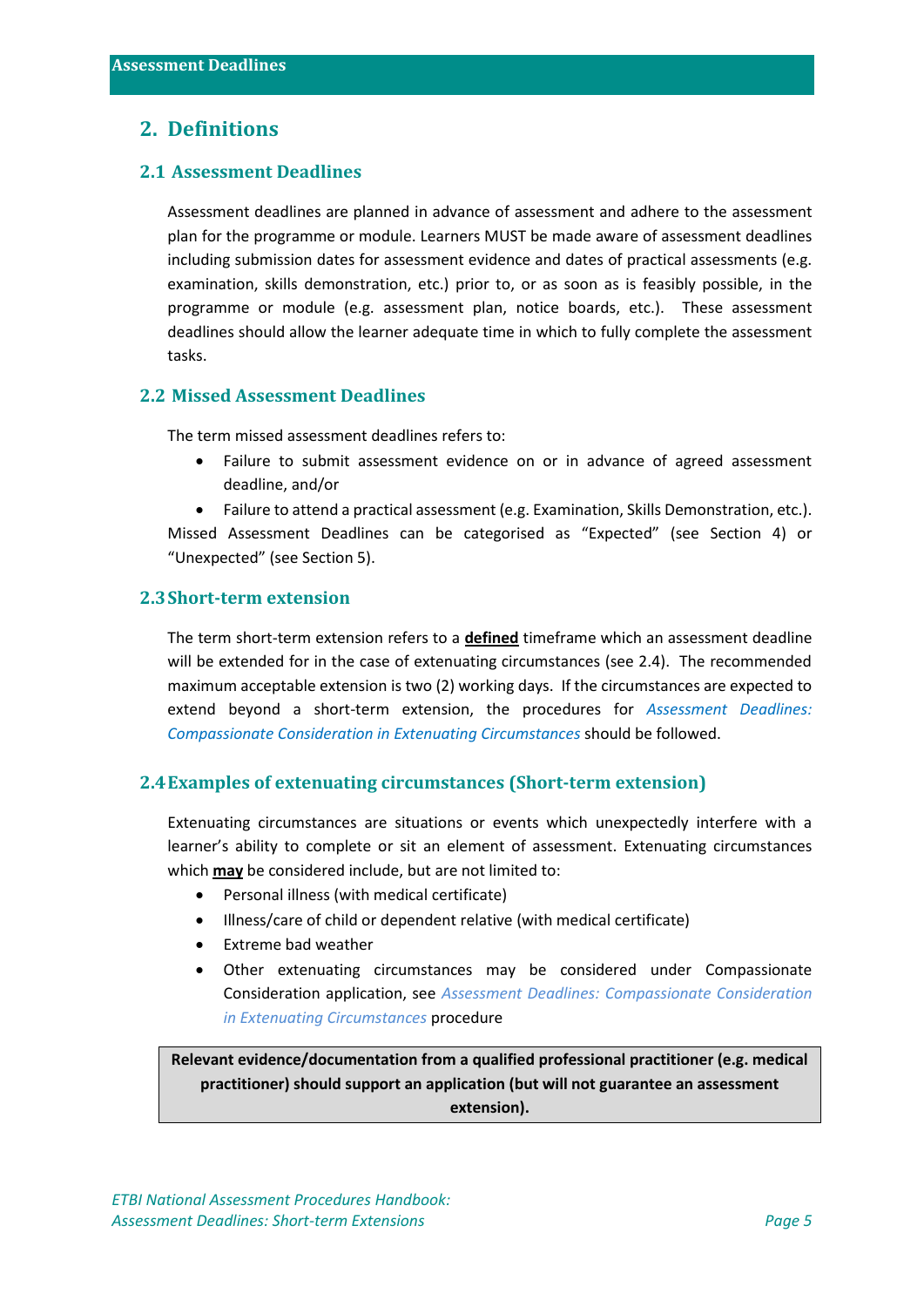## <span id="page-5-0"></span>**3. Assessment Deadlines Roles and Responsibilities**

#### <span id="page-5-1"></span>**3.1The Programme Co-ordinator**

The Programme Co-ordinator must ensure that the Learning Practitioner and the learner are made aware of their responsibilities in relation to assessment deadlines (e.g. Learner Handbook<sup>1</sup>, Notices, etc.).

In the event of a missed assessment deadline, the Programme Co-ordinator or designated person is responsible for the management of the application to extend the deadline.

#### <span id="page-5-2"></span>**3.2The Learning Practitioner**

Assessment deadlines are identified by the Learning Practitioner and communicated to learners in advance of assessment (notice boards, etc.) and included in the programme assessment plan (QA requirement), which is also made available to the learners. Learners are expected to present assessment evidence on or in advance of the deadline identified by the Learning Practitioner unless there are extenuating circumstances.

Where a learner attempts to submit assessment evidence after a deadline, the Learning Practitioner **must not** accept the assessment evidence unless there are **proven** extenuating circumstances and either a Short-term Extension Application or Compassionate Consideration Application have been granted. Both Short-term Extension Application and Compassionate Consideration Application must be processed by the Programme Co-Ordinator or designated person.

#### <span id="page-5-3"></span>**3.3The Learner**

Assessment deadlines are communicated to learners in advance of the assessment deadline (assessment plan, notice boards, etc.).

At the commencement of the programme, all learners should sign a **Learner Contract** (where possible) which declares their responsibility in relation to meeting assessment deadlines and consequences for same (Learner Handbook).

**Important:** The learner is responsible for the submission of assessment evidence for an assessment activity within the deadline specified (**on** or **in advance** of the deadline).

*ETBI National Assessment Procedures Handbook: Assessment Deadlines: Short-term Extensions Page 6* 1 The *Learner Handbook* is currently under development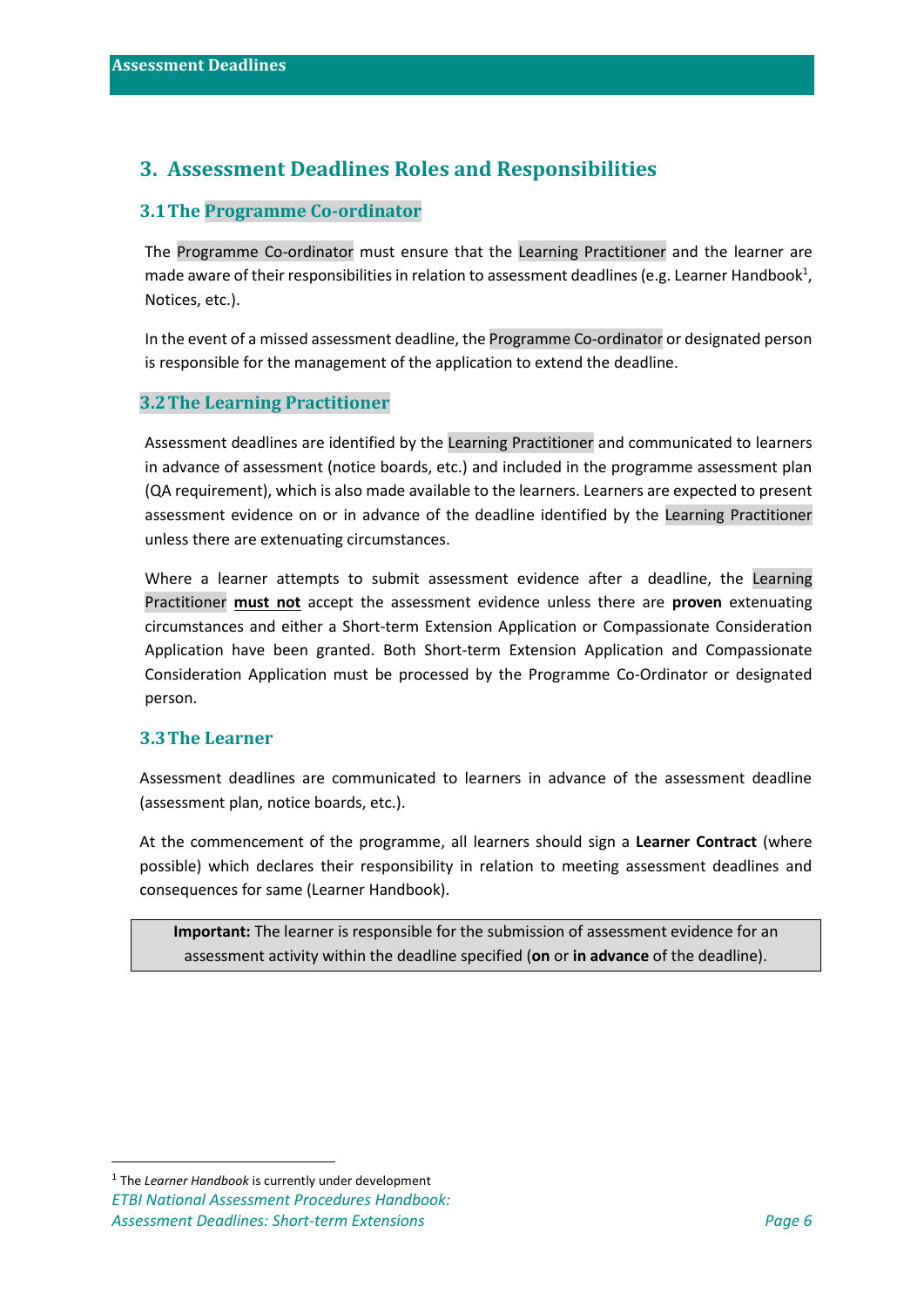## <span id="page-6-0"></span>**4. "EXPECTED" Missed Assessment Deadline Procedure**

Any expected missed assessment deadlines should follow the process outlined below.



#### **Figure 1.1 Expected Missed Assessment Deadlines Procedure**

<span id="page-6-3"></span>"Expected" missed assessment deadlines **include,** but are not limited to: court appearance, job interview, medical appointment, wedding, graduation, family event, pre-planned event, etc.

Assessment Deadlines are planned in advance of a programme or module and assessment deadlines are detailed on the Assessment Plan (QA requirement) for the programme and/or module.

On occasion, prior to the commencement of the course/programme or once the assessment plan has been distributed to learners, the learner may discover that there is a planned assessment deadline which s/he is unable to meet (for example, due to a clash of dates, where an appointment/arrangement had been made prior to the publication of an assessment deadline). The following procedure should be followed in relation to an expected missed assessment deadline (see Figure 1.1).

#### <span id="page-6-1"></span>**4.1Submission of learner assessment evidence with a specific assessment deadline (e.g. Project, Learner Record, Assignment or Collection of Work)**

In the case of an expected missed assessment deadlines, the learner is responsible for submitting assessment evidence (Project, Learner Record, Assignment or Collection of Work) in advance of the assessment deadline, unless there are extenuating circumstances. In such cases, the learner may apply for Compassionate Consideration due to extenuating circumstances (see *Assessment Deadlines: Compassionate Consideration in Extenuating Circumstances* procedure).

#### <span id="page-6-2"></span>**4.2Practical Assessment (e.g. Examination or Skills Demonstration) on a specific date**

In the case of an expected missed practical assessment on a specific date, (e.g. Examination or Skills Demonstration), it is at the discretion of the provider as to whether the provider can practically accommodate the learner at an alternative sitting at the next assessment period.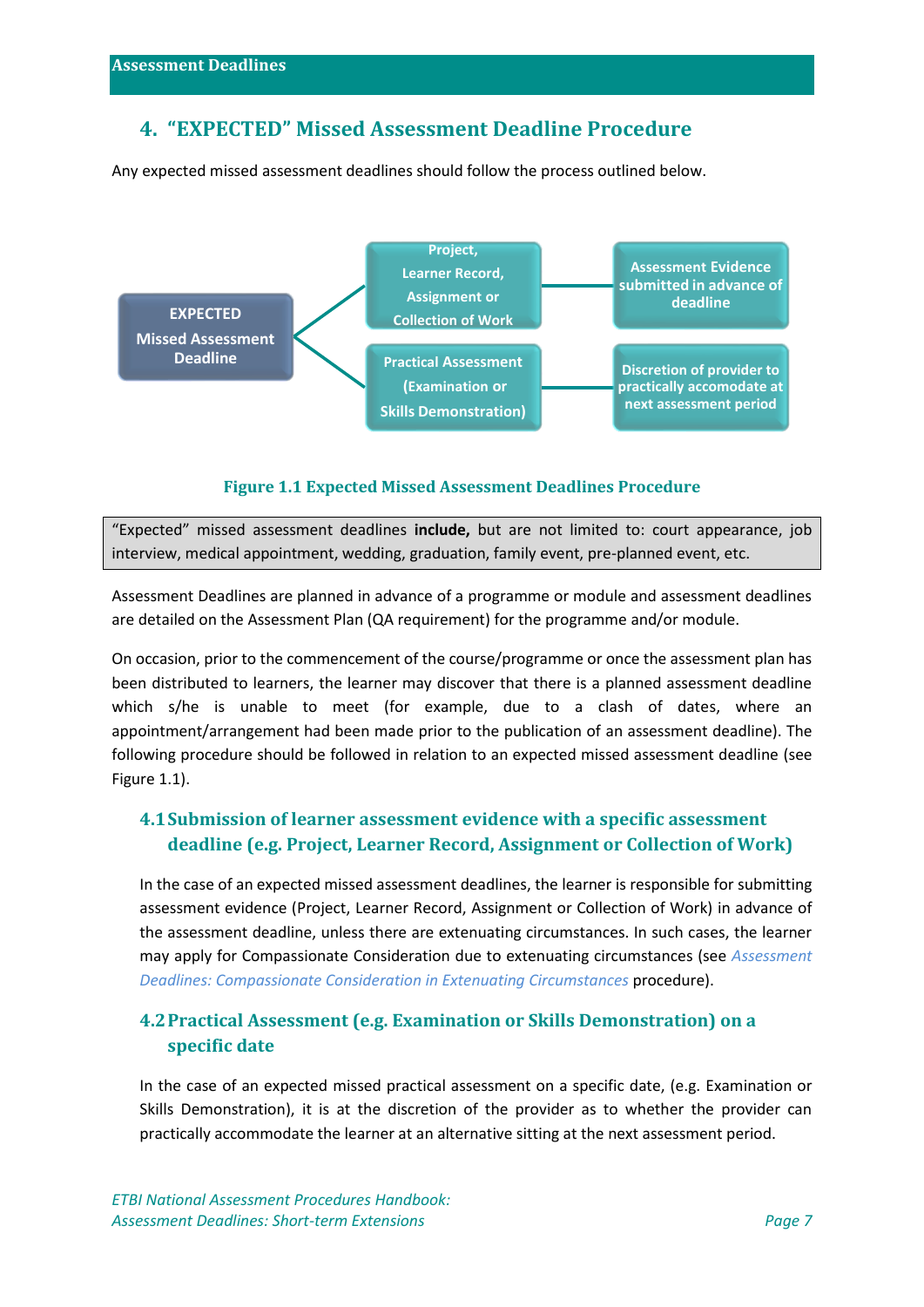## <span id="page-7-0"></span>**5. "UNEXPECTED" Missed Assessment Deadlines Procedure**

"Unexpected" missed assessment deadlines **include,** but are not limited to: illness (with medical certificate), involvement in an accident, etc. For further details relating to extenuating circumstances, see Section 2.3.



#### **Figure 1.2 Unexpected Missed Assessment Deadlines Procedure**

<span id="page-7-1"></span>Assessment Deadlines are planned in advance of a programme or module and assessment deadlines are detailed on the Assessment Plan for the programme and/or module.

In the event that, due to unforeseen circumstances, a learner may have missed an assessment deadline or may be aware that s/he will miss an impending assessment deadline, the learner may apply for (see Figure 1.2):

- 1. Assessment Deadlines: Short-term extensions (see Section 5.1)
- *or*
- 2. Assessment Deadlines: Compassionate Consideration in extenuating circumstances (see *Assessment Deadlines: Compassionate Consideration in Extenuating Circumstances* procedure) using the appropriate application form.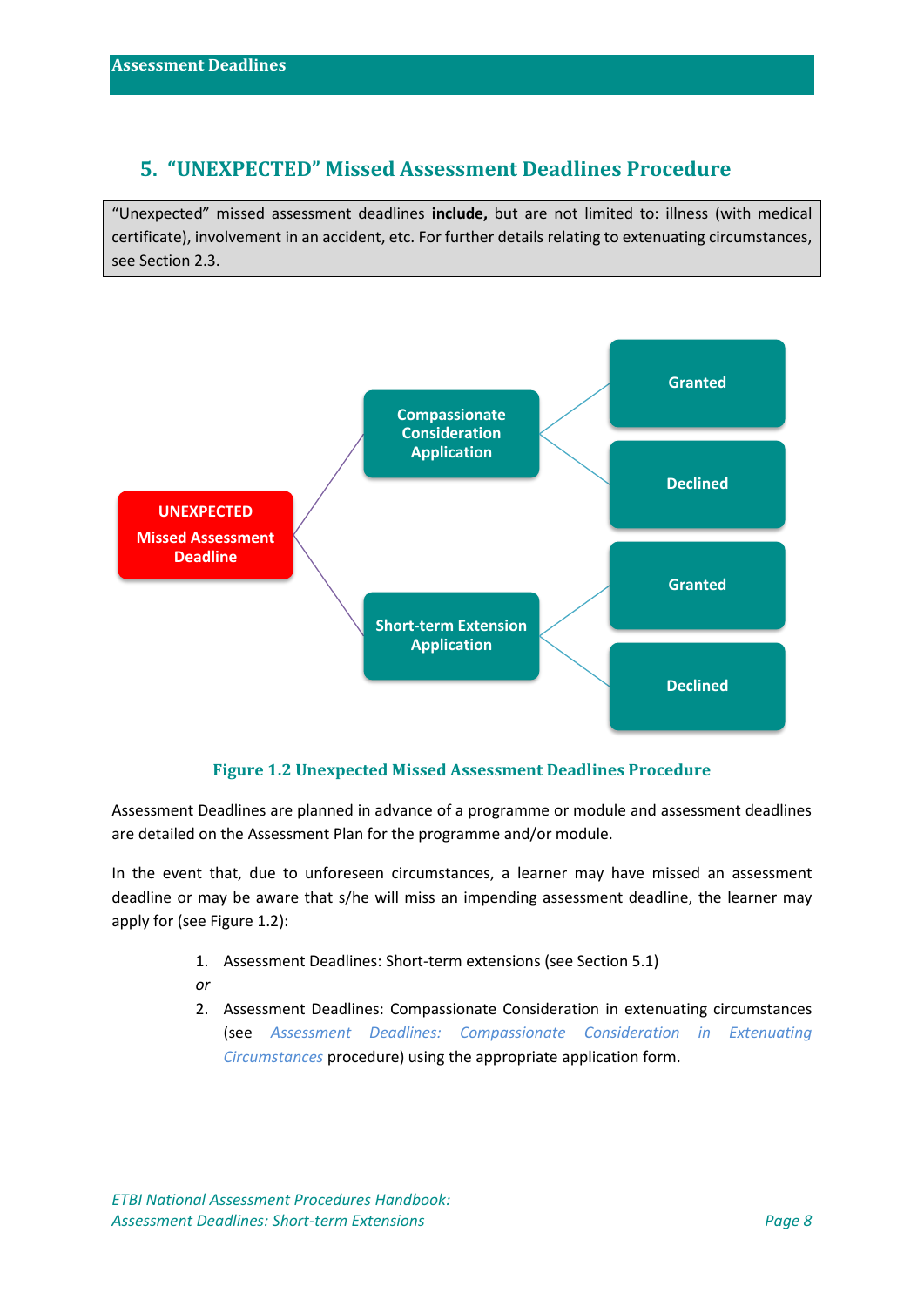#### <span id="page-8-0"></span>**5.1 Short-term Extension Application Procedure**



#### **Figure 1.3 Assessment Extension Application Procedure**

<span id="page-8-1"></span>In the event that a learner may be aware that s/he will miss an impending assessment deadline or has missed an assessment deadline, the following procedure must take place within a **defined timeframe** (recommended maximum of two (2) working days (see Figure 1.3). If there are extenuating circumstances, which will extend beyond the **defined timeframe**, the learner should proceed to the *Assessment Deadlines: Compassionate Consideration in extenuating circumstances* procedure.

#### **1. Learner notifies Programme Coordinator or designated other normally Learning Practitioner immediately (by phone or email)**

In the event that a learner *may miss* an impending assessment deadline or *has missed* an assessment deadline, the learner must notify the Programme Coordinator or Learning Practitioner immediately (by phone or email). The designated person will give due consideration to the learner. In some cases (where assessment evidence is required in hard copy), the learner *may* be eligible to submit the assessment evidence via email or other electronic method and subsequently submit the hard copy evidence (Assignment, Project, Collection of Work or Learner Record). (If the Programme Co-ordinator agrees that the assessment evidence sent via email (or other electronic method) is acceptable, the learner does not need to proceed with the Missed Assessment Deadline application.)

#### **2. Learner completes Assessment Extension Application Form**

The learner must complete an **Assessment Extension Application Form (Part A).** Where *relevant evidence/documentation is available*, the learner must submit the evidence to the Programme Co-ordinator/Learning Practitioner.

#### **3. Programme Co-ordinator/Learning Practitioner processes Assessment Extension Application**

The Programme Co-ordinator must complete **Assessment Extension Application Form (Part B)**  and process the application based on the circumstances and evidence (if any). The Programme Co-ordinator must either grant or decline the application for an extension of assessment deadline. It is at the discretion of the Programme Co-coordinator/Learning Practitioner to grant or refuse an extension. A learner can appeal the outcome (see Section 6).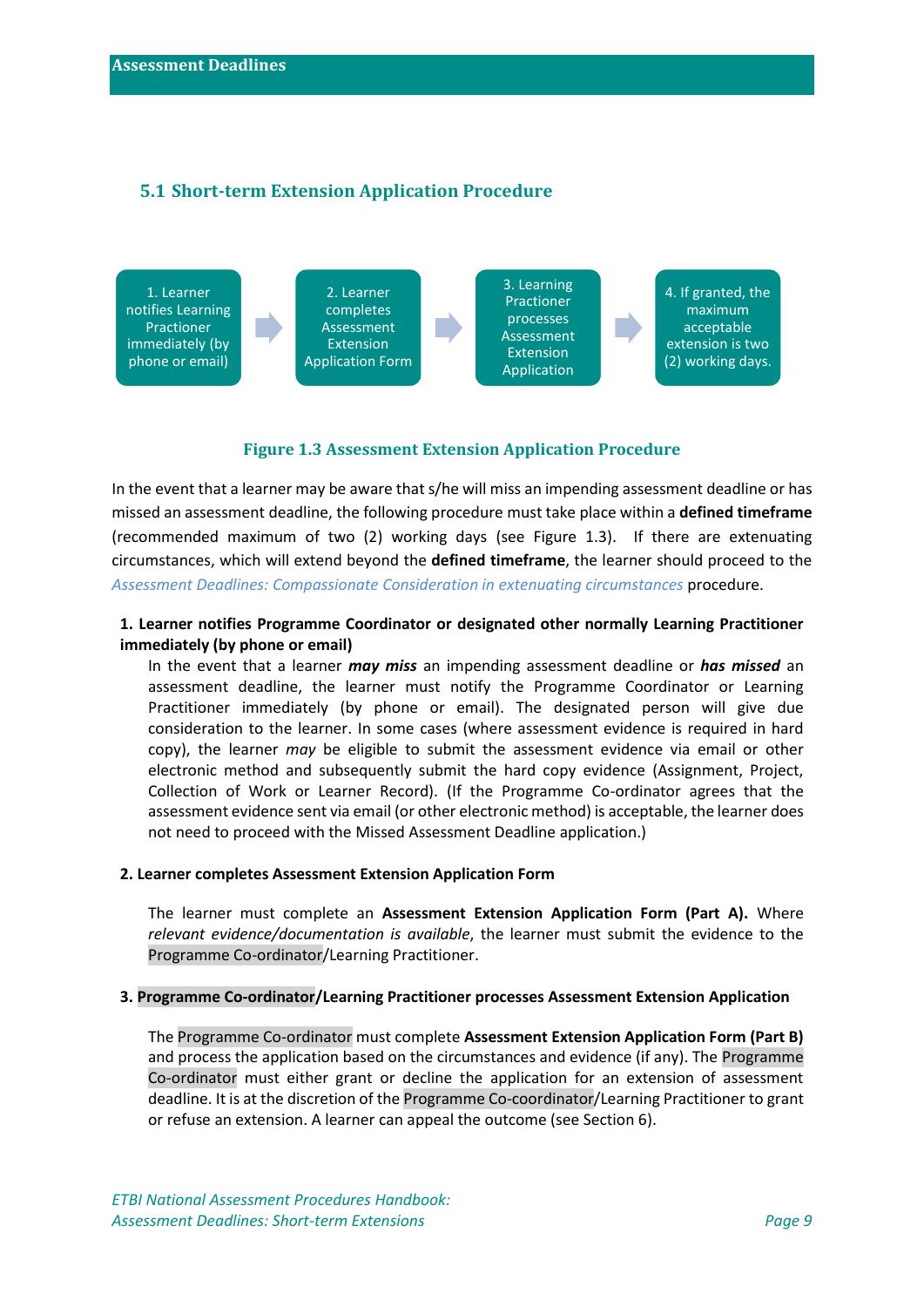**4. If granted, the maximum acceptable extension as per the defined timeframe (recommended two (2) working days).**

**If an Assessment Extension is granted:**

**Learner Evidence (Project, Learner Record, Assignment or Collection of Work)**: Where the application is successful, the learner evidence is accepted by the Programme Coordinator/Learning Practitioner and **should be marked and graded in accordance with the standards for the award**. The actual marks and grade awarded are determined solely on the basis of the evidence submitted in accordance with the standards for the award. **There is no mark/grade penalty under this procedure**.

In the case of unexpected missed assessment of a practical assessment (**Skills Demonstration/ Practical Examination)**, it is at the discretion of the provider as to whether the provider can practically accommodate the learner at a re-sit at the next assessment period.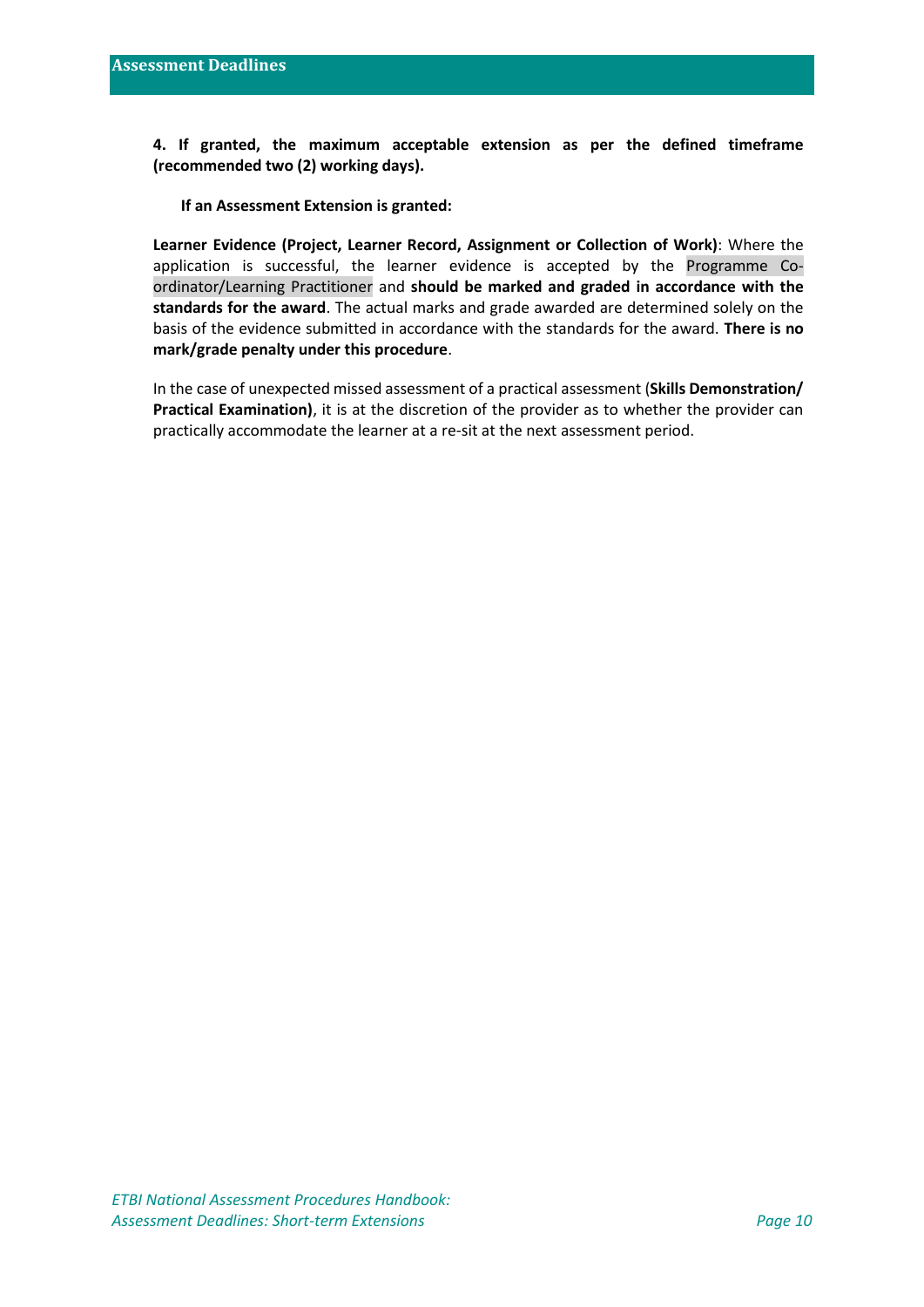## <span id="page-10-0"></span>**6. Assessment Extension Appeals**

The learner has the right to appeal the decision in relation to assessment deadlines application decision. Appeals must be made within a defined timeframe of two (2) working days of the decision. All appeals must be made in writing using the Appeals Application Form (see Appendix 2). The Appeals process is processed in line with CMETB appeals procedures.

#### **References**

QQI (2013) Quality Assuring Assessment Guidelines for Providers. Available at:

[https://www.qqi.ie/Downloads/Quality%20Assuring%20Assessment%20-](https://www.qqi.ie/Downloads/Quality%20Assuring%20Assessment%20-%20Guidelines%20for%20Providers%2c%20Revised%202013.pdf) [%20Guidelines%20for%20Providers%2c%20Revised%202013.pdf](https://www.qqi.ie/Downloads/Quality%20Assuring%20Assessment%20-%20Guidelines%20for%20Providers%2c%20Revised%202013.pdf)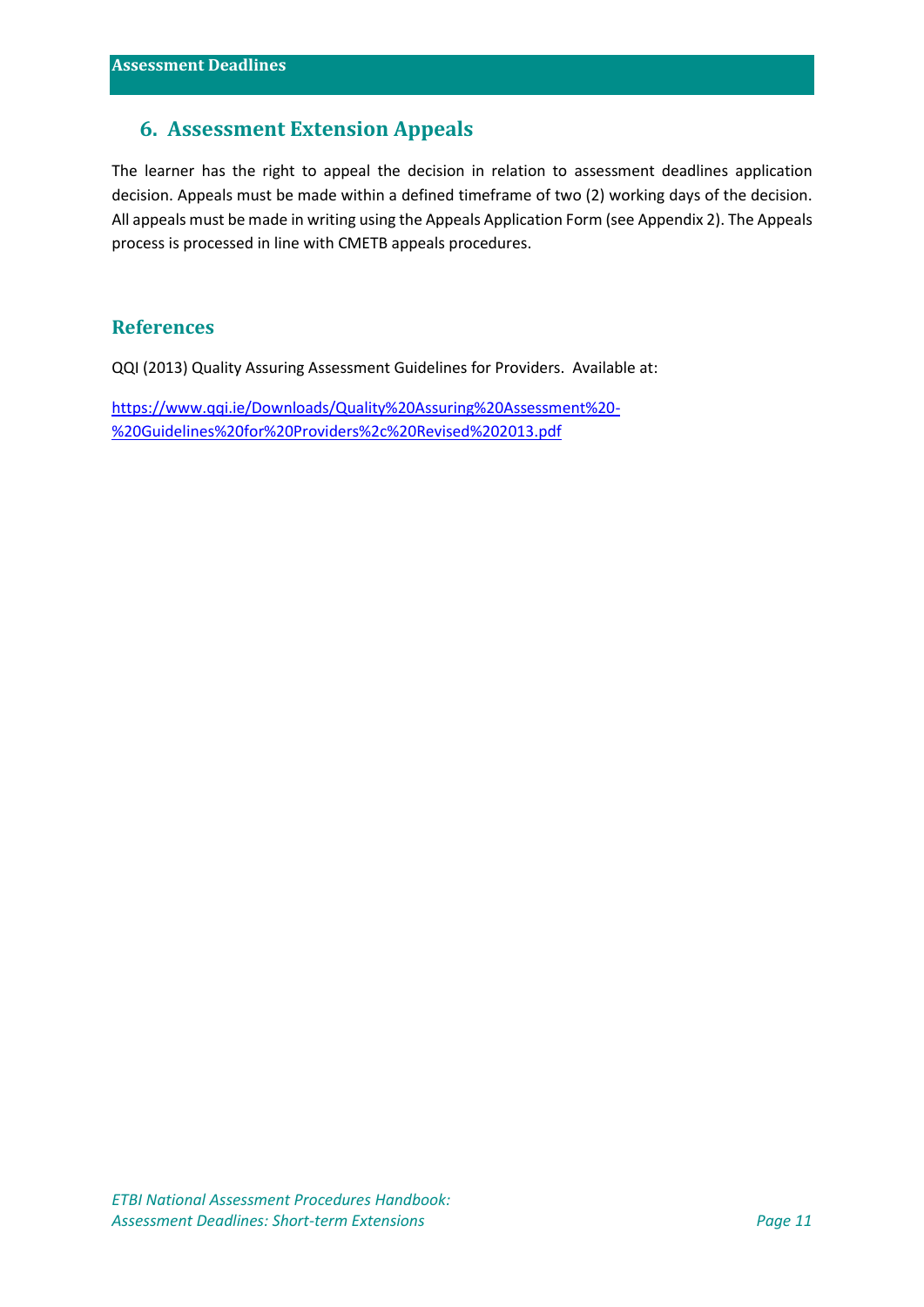## <span id="page-11-0"></span>**Appendix 1: Assessment Submission Deadline: Short-term Extension Application Form**

| <b>ASSESSMENT DEADLINE: SHORT-TERM EXTENSION</b>                                                 |                      |                           |
|--------------------------------------------------------------------------------------------------|----------------------|---------------------------|
| <b>APPLICATION FORM</b>                                                                          |                      |                           |
| Part A: This section must be completed by the Learner                                            |                      |                           |
| <b>Centre Name:</b>                                                                              |                      |                           |
| <b>Learner Name:</b>                                                                             |                      |                           |
| <b>Learner Address:</b>                                                                          |                      |                           |
|                                                                                                  |                      |                           |
|                                                                                                  |                      |                           |
| Learner No / PPS No:                                                                             |                      |                           |
| <b>Course:</b>                                                                                   |                      |                           |
| Module(s):                                                                                       |                      |                           |
| <b>Programme Coordinator/ Learning</b><br><b>Practitioner(s):</b>                                |                      |                           |
| <b>Types of Assessment</b>                                                                       | Skills Demonstration | Project<br>Learner Record |
| (Please tick as appropriate):                                                                    | Assignment           | Collection of Work        |
| <b>Assessment Due Date:</b>                                                                      |                      |                           |
| Reasons for requiring the extension:                                                             |                      |                           |
|                                                                                                  |                      |                           |
|                                                                                                  |                      |                           |
|                                                                                                  |                      |                           |
|                                                                                                  |                      |                           |
|                                                                                                  |                      |                           |
| Supporting relevant evidence/documentation included:<br>Yes  <br>No                              |                      |                           |
| Details of supporting relevant evidence/documentation:                                           |                      |                           |
|                                                                                                  |                      |                           |
|                                                                                                  |                      |                           |
|                                                                                                  |                      |                           |
| <b>Learner Signature:</b>                                                                        |                      |                           |
| Date:                                                                                            |                      |                           |
|                                                                                                  |                      |                           |
| Learner Instructions: Please complete all sections of this application form and return it to the |                      |                           |

Programme Coordinator/Learning Practitioner with supporting relevant evidence/documentation from a qualified professional practitioner (see *Assessment Deadlines: Short-term Extensions* procedure for further details).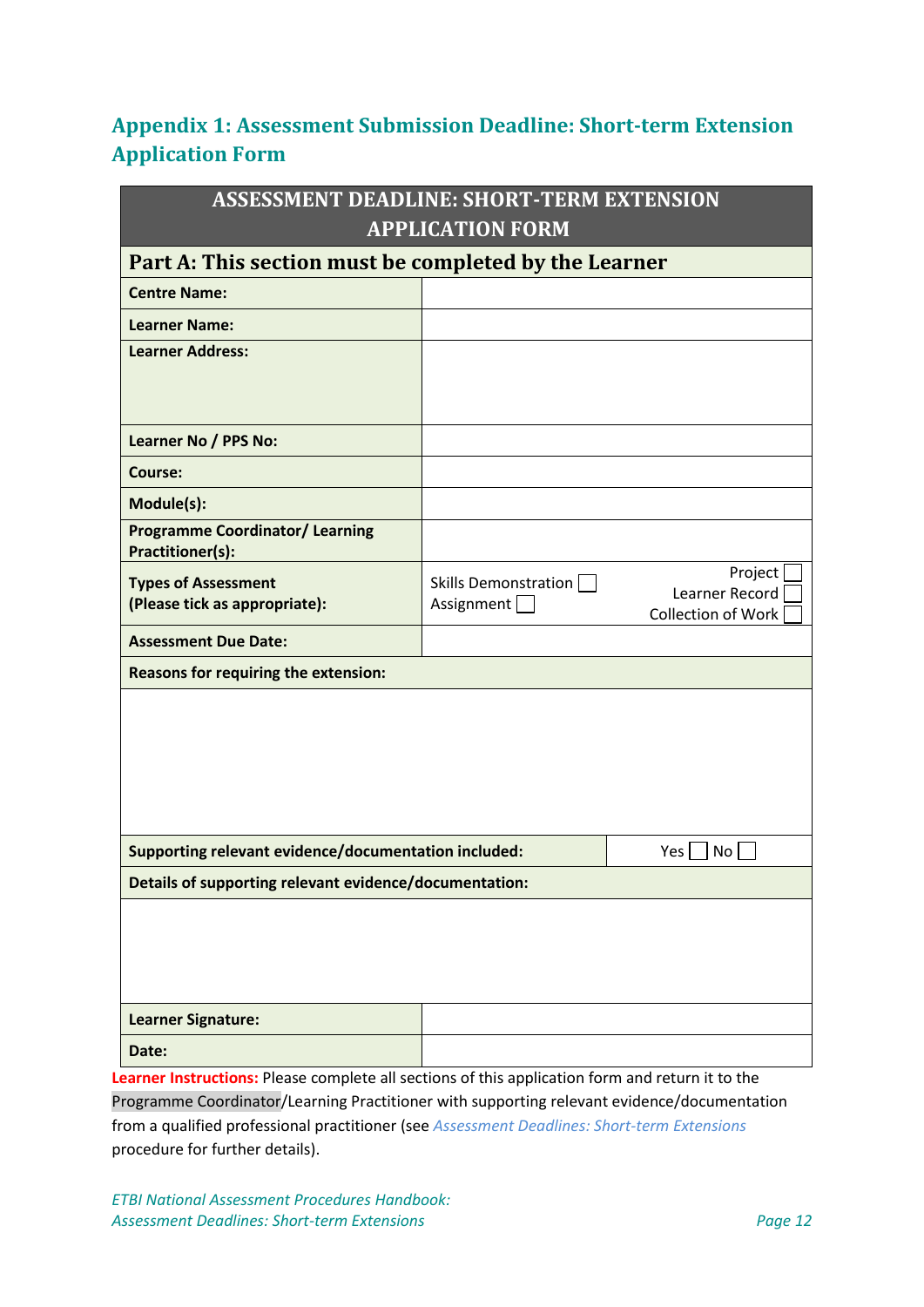## **ASSESSMENT DEADLINE: SHORT-TERM EXTENSION APPLICATION FORM**

## **Part B: (Office Use) This section must be completed by the Programme Co-ordinator or Designated Person e.g. Learning Practitioner**

| Pracuuoner                             |                           |
|----------------------------------------|---------------------------|
| <b>Programme Co-ordinator/Learning</b> |                           |
| <b>Practitioner Name:</b>              |                           |
| <b>Assessment Due Date:</b>            |                           |
| Date notified by Learner:              |                           |
| <b>Notified by:</b>                    | $Telephone$ $ $ Email $ $ |
| <b>Receipt date of application:</b>    |                           |
| <b>Learning Practitioner Name (s):</b> |                           |

| Criteria:                                                                                      | Details:                                                                                |  |
|------------------------------------------------------------------------------------------------|-----------------------------------------------------------------------------------------|--|
| Details of extenuating circumstances                                                           |                                                                                         |  |
| <b>Application Determination:</b>                                                              | Declined<br>Granted                                                                     |  |
| Declaration:                                                                                   |                                                                                         |  |
| I can confirm that:                                                                            |                                                                                         |  |
| ➤                                                                                              | There is sound evidence to grant or decline the application for an Assessment Extension |  |
| ⋗<br>If granted, the granting of an assessment extension will not give the learner in question |                                                                                         |  |
| an unfair assessment advantage over other learners undertaking the assessment                  |                                                                                         |  |
| I will inform the learner immediately of the decision regarding the Assessment Extension<br>➤  |                                                                                         |  |
| decision                                                                                       |                                                                                         |  |
| Signature:                                                                                     |                                                                                         |  |

| Signature: |  |
|------------|--|
| Date:      |  |